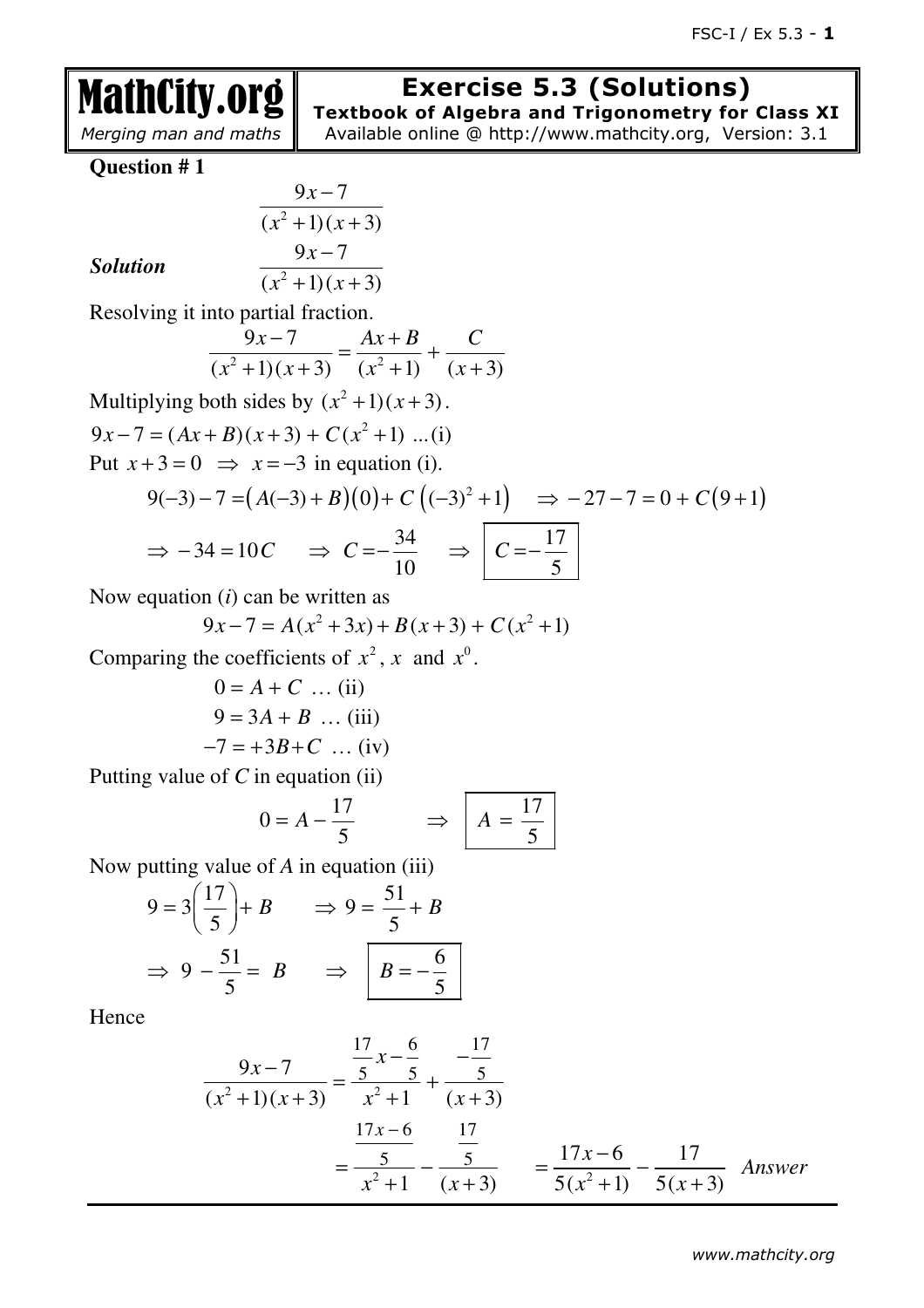**Question # 2** 
$$
\frac{1}{(x^2+1)(x+1)}
$$

### **Solution**

$$
\frac{1}{(x^2+1)(x+1)}
$$

Now Consider

$$
\frac{1}{(x^2+1)(x+1)} = \frac{Ax+B}{x^2+1} + \frac{C}{x+1}
$$

Multiplying both sides by  $(x^2 + 1)(x + 1)$ .

$$
1 = (Ax + B)(x + 1) + C(x2 + 1)...........
$$
(i)

Put  $x+1=0$   $\Rightarrow$   $x=-1$  in equation (i)

$$
1 = 0 + C((-1)^2 + 1) \qquad \Rightarrow 1 = 2C \qquad \Rightarrow \qquad C = \frac{1}{2}
$$

Now eq. (*i*) can be written as

 $1 = A(x^2 + x) + B(x+1) + C(x^2 + 1)$ 

Comparing the coefficients of  $x^2$ , x and  $x^0$ .

 $0 = A + C$  ... (ii)  $0 = A + B$  ... (iii)  $1 = A + C$  ... (iv)

Putting value of *C* in equation (ii)

$$
0 = A + \frac{1}{2} \Rightarrow A = -\frac{1}{2}
$$

Putting value of *A* in equation (iii)

$$
0 = -\frac{1}{2} + B \implies B = \frac{1}{2}
$$
  
Hence 
$$
\frac{1}{(x^2 + 1)(x + 1)} = \frac{-\frac{1}{2}x + \frac{1}{2}}{x^2 + 1} + \frac{\frac{1}{2}}{x + 1} = \frac{-x + 1}{x^2 + 1} + \frac{\frac{1}{2}}{x + 1}
$$

$$
= \frac{-x + 1}{2(x^2 + 1)} + \frac{1}{2(x + 1)} = \frac{1 - x}{2(x^2 + 1)} + \frac{1}{2(x + 1)}
$$
Answer

**Question #3** 

$$
(x^2+4)(x+3)
$$

*Solution* 

$$
i \quad \frac{3x+7}{(x^2+4)(x+3)}
$$

Resolving it into partial fraction.

$$
\frac{3x+7}{(x^2+4)(x+3)} = \frac{Ax+B}{x^2+4} + \frac{C}{x+3}
$$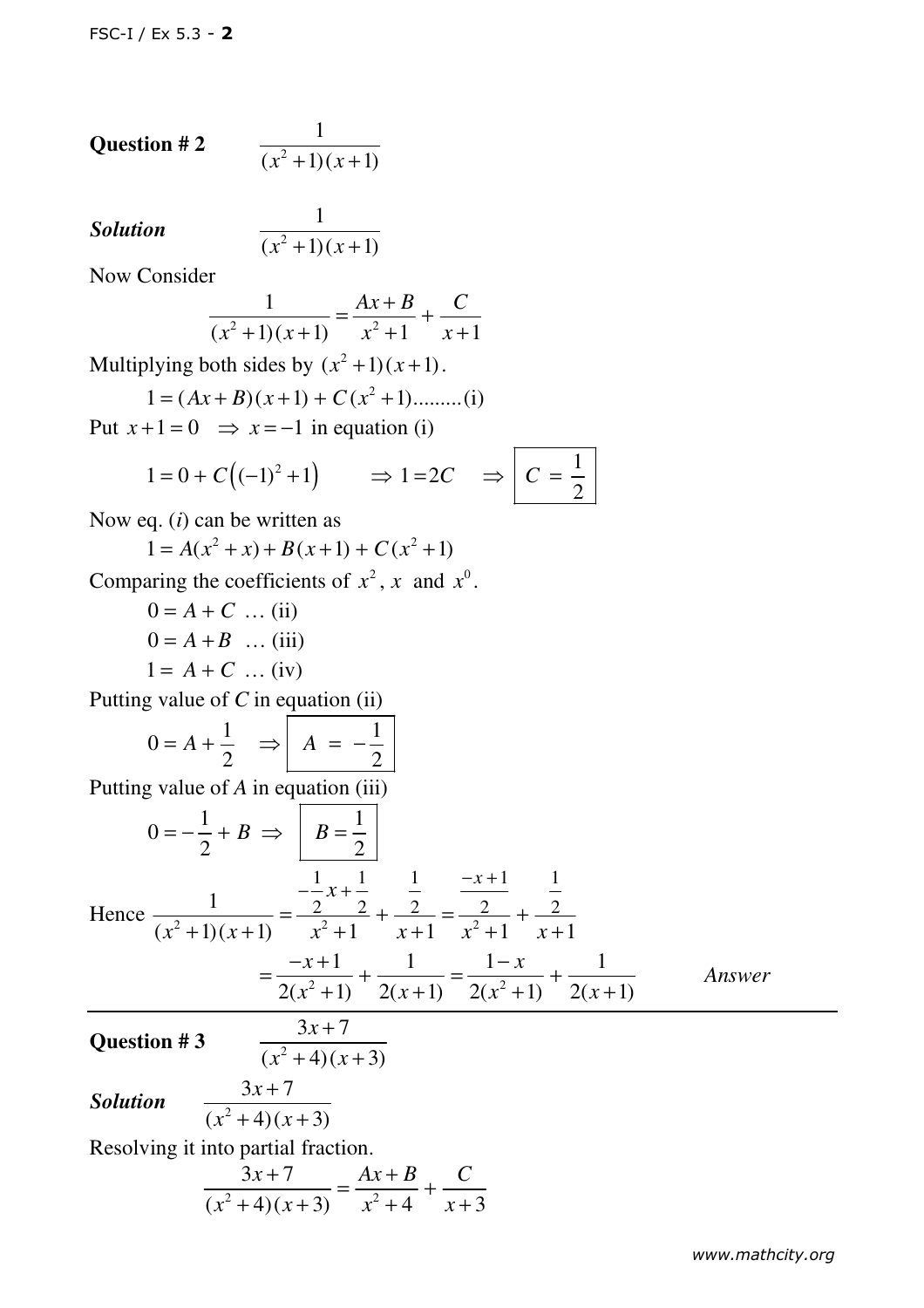Now do yourself, you will get  
\n
$$
A = \frac{2}{13}, B = \frac{33}{13}
$$
 and  $C = -\frac{2}{13}$ 

**Question # 4** 

$$
\frac{x^2+15}{(x^2+2x+5)(x-1)}
$$
  

$$
\frac{x^2+15}{(x^2+2x+5)(x-1)}
$$

*Solution*

Resolving it into partial fraction.

$$
\frac{x^2 + 15}{(x^2 + 2x + 5)(x - 1)} = \frac{Ax + B}{x^2 + 2x + 5} + \frac{C}{x - 1}
$$
  
\n
$$
\Rightarrow x^2 + 15 = (Ax + B)(x - 1) + C(x^2 + 2x + 5)...(i)
$$

Put  $x - 1 = 0 \implies x = 1$  in equation (i)

$$
(1)2 + 15 = (A(1) + B)(0) + C((1)2 + 2(1) + 5)
$$
  
\n⇒ 1+15 = 0 + C(1+2+5)  
\n⇒ 16= 8C ⇒  $\frac{16}{8}$  = C ⇒  $\boxed{C = 2}$ 

Now equation (*i*) can be written as

$$
x^{2} + 15 = A(x^{2} - x) + B(x - 1) + C(x^{2} + 2x + 5)
$$

Comparing the coefficients of  $x^2$ , x and  $x^0$ .

 $1 = A + C$  ... (ii)  $0 = -A + B + 2C$  … (iii)  $15 = -B + 5C$  … (iv)

Putting value of *C* in equation (ii).

$$
1 = A + 2 \implies 1 - 2 = A
$$
  

$$
\implies A = -1
$$

Putting value of *A* and *C* in equation (iii)

$$
0 = -(-1) + B + 2(2) \Rightarrow 0 = 1 + B + 4
$$

 $+15$   $(-1)x-$ 

$$
\Rightarrow 0 = B + 5 \Rightarrow B = -5
$$

Hence

$$
\frac{x^2+15}{(x^2+2x+5)(x-1)} = \frac{(-1)x-5}{x^2+2x+5} + \frac{2}{x-1}
$$

$$
= \frac{-x-5}{x^2+2x+5} + \frac{2}{x-1}
$$
 Answer

**Question # 5** 

$$
\frac{x^2}{(x^2+4)(x+2)}
$$

*Solution*

$$
\frac{x^2+4(x+2)}{x+2}
$$

Resolving it into partial fraction.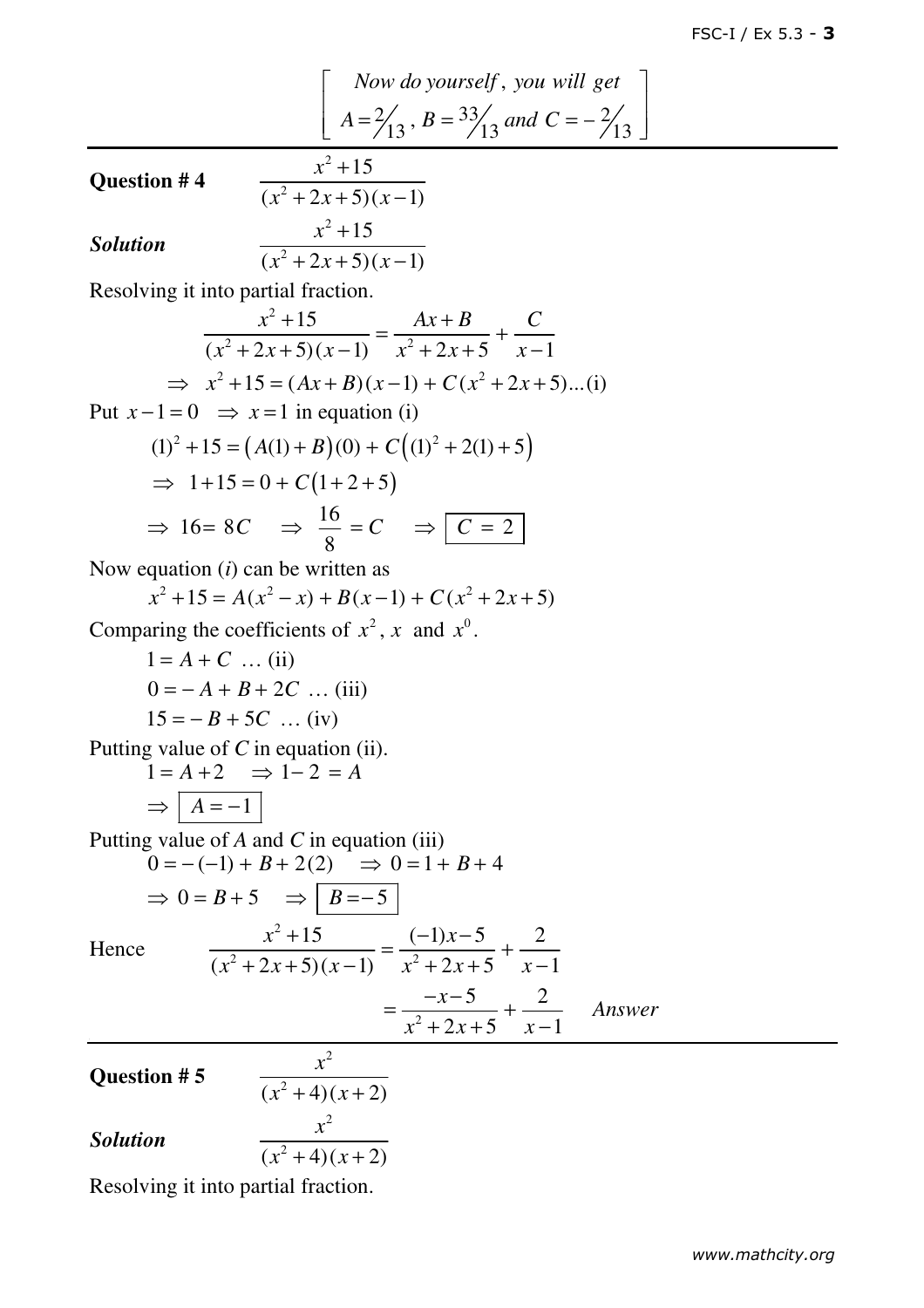$$
\frac{x^2}{(x^2+4)(x+2)} = \frac{Ax+B}{x^2+4} + \frac{C}{x+2}
$$
  
\nNow do yourself, you will get  
\n
$$
A = \frac{1}{2}, B = -1 \text{ and } C = -\frac{1}{2}
$$

### **Question # 6**

2 3

*x*

1

+

$$
\frac{x^3+1}{x^3+1} = \frac{x^2+1}{(x+1)(x^2-x+1)} \qquad \qquad \therefore \ x^3+1=(x+1)(x^2-x+1)
$$

Now consider

$$
\frac{x^2 + 1}{(x+1)(x^2 - x + 1)} = \frac{A}{x+1} + \frac{Bx + C}{x^2 - x + 1}
$$
 ... (A)  
\n
$$
x^2 + 1 = A(x^2 - x + 1) + (Bx + C)(x + 1)
$$
  
\n
$$
x^2 + 1 = A(x^2 - x + 1) + (Bx^2 + Bx + Cx + C)
$$
  
\n
$$
x^2 + 1 = (A + B)x^2 + (B + C - A)x + (A + C)
$$
  
\nBy comparing the coefficients of  $x^2$ , x and  $x^0$   
\n $A + B = 1$  ... (1)  
\n $B + C - A = 0$  ... (2)  
\n $A + C = 1$  ... (3)  
\nFrom (3), We have  
\n $C = 1 - A$   
\nPut the value of C in (2).  
\n $-2A + B = -1$  ... (4)  
\nSubtract (1) from (4), We have  
\n $3A = 2 \Rightarrow A = \frac{2}{3}$   
\nPut the value of A in (1) and (3), we have

$$
B=\frac{1}{3}, \quad C=\frac{1}{3}
$$

Put the values of *A*, *B* and *C* in (A), We have

$$
\frac{x^2+1}{(x+1)(x^2-x+1)} = \frac{2}{3(x+1)} + \frac{(x+1)}{3(x^2-x+1)}
$$

| <b>Question #7</b> | $x^2 + 2x + 2$      |
|--------------------|---------------------|
|                    | $(x^2+3)(x+1)(x-1)$ |
| <b>Solution</b>    | $x^2 + 2x + 2$      |
|                    | $(x^2+3)(x+1)(x-1)$ |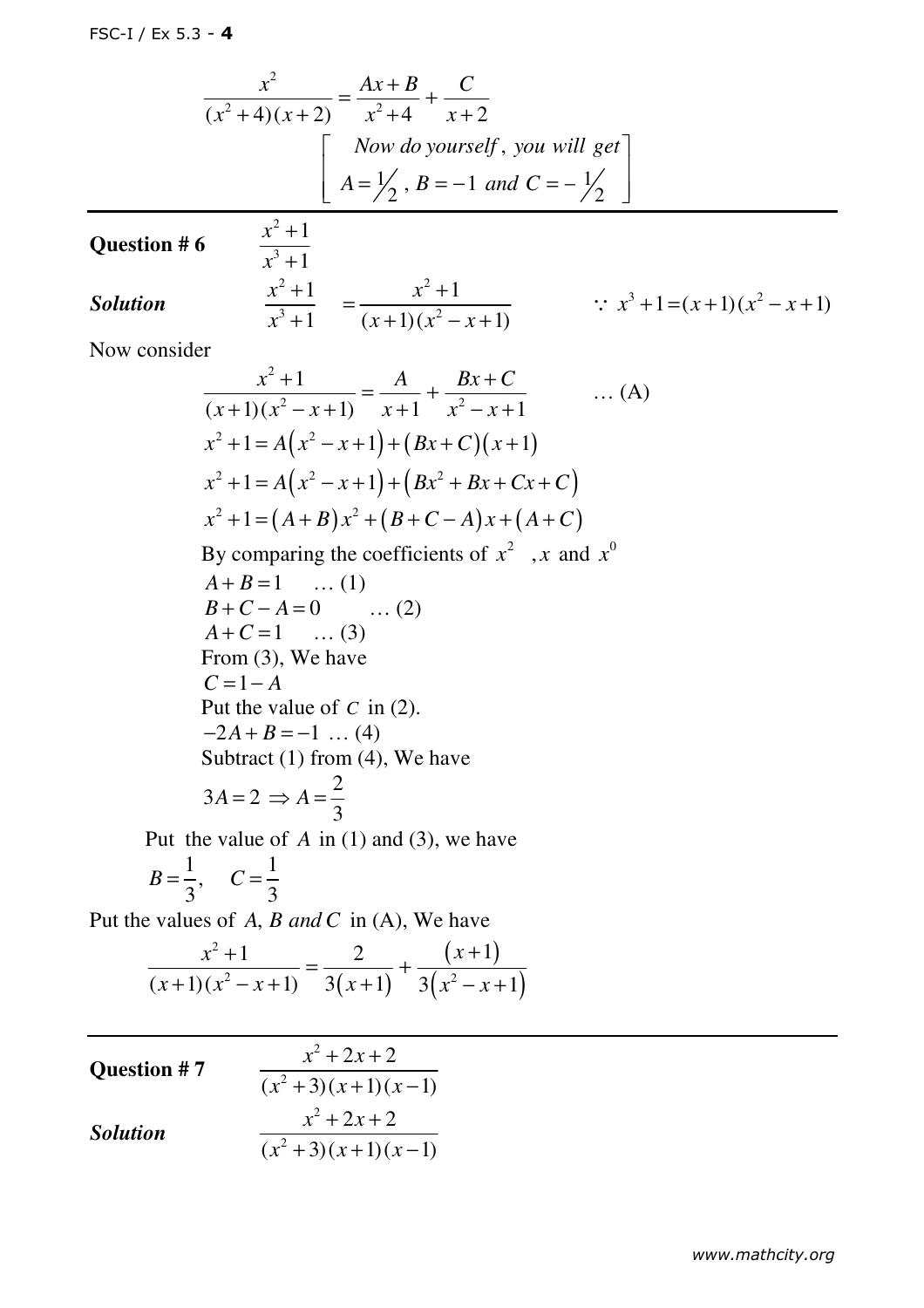Consider

$$
\frac{x^2 + 2x + 2}{(x^2 + 3)(x + 1)(x - 1)} = \frac{Ax + B}{x^2 + 3} + \frac{C}{x + 1} + \frac{D}{x - 1}
$$
  
\n⇒  $x^2 + 2x + 2 = (Ax + B)(x + 1)(x - 1) + C(x^2 + 3)(x - 1) + D(x^2 + 3)(x + 1)...(i)$   
\nPut  $x + 1 = 0$  ⇒  $x = -1$  in equation (i)  
\n $(-1)^2 + 2(-1) + 2 = 0 + C((-1)^2 + 3)((-1) - 1) + 0$  ⇒  $1 - 2 + 2 = C(4)(-2)$   
\n⇒  $1 = -8C$  ⇒ 
$$
\boxed{C = -\frac{1}{8}}
$$

Now put  $x-1=0$   $\Rightarrow$   $x=1$  in equation (i)

$$
\Rightarrow (1)^2 + 2(1) + 2 = 0 + 0 + D((1)^2 + 3)((1) + 1) \Rightarrow 1 + 2 + 2 = D(4)(2)
$$
  

$$
\Rightarrow 5 = 8 D \Rightarrow D = \frac{5}{8}
$$

Equation (*i*) can be written as

$$
x^{2} + 2x + 2 = (Ax + B)(x^{2} - 1) + C(x^{3} - x^{2} + 3x - 3) + D(x^{3} + x^{2} + 3x + 3)
$$
  
\n
$$
\Rightarrow x^{2} + 2x + 2 = A(x^{3} - x) + B(x^{2} - 1) + C(x^{3} - x^{2} + 3x - 3) + D(x^{3} + x^{2} + 3x + 3)
$$
  
\nComparing the coefficients of  $x^{3}$ ,  $x^{2}$ , x and  $x^{0}$ .

$$
0 = A + C + D ... (ii)
$$
  
\n
$$
1=B-C+D ... (iii)
$$
  
\n
$$
2 = -A + 3C + 3D ... (iv)
$$
  
\n
$$
2 = -B - 3C + 3D ... (v)
$$

Putting values of *C* and *D* in (ii)

$$
0 = A - \frac{1}{8} + \frac{5}{8} \qquad \Rightarrow 0 = A + \frac{1}{2} \qquad \Rightarrow \boxed{A = -\frac{1}{2}}
$$

Putting values of *C* and *D* in (iii)

$$
1 = B - \left(-\frac{1}{8}\right) + \frac{5}{8} \implies 1 = B + \frac{1}{8} + \frac{5}{8} \implies 1 = B + \frac{3}{4}
$$

$$
\implies 1 - \frac{3}{4} = B \implies B = \frac{1}{4}
$$

$$
\frac{x^2 + 2x + 2}{(x^2 + 3)(x + 1)(x - 1)} = \frac{-\frac{1}{2}x + \frac{1}{4}}{x^2 + 3} + \frac{-\frac{1}{8}}{x + 1} + \frac{\frac{5}{8}}{x - 1}
$$

$$
= \frac{-2x + 1}{x^2 + 3} + \frac{-\frac{1}{8}}{x + 1} + \frac{\frac{5}{8}}{x - 1}
$$

$$
= \frac{-2x + 1}{4(x^2 + 3)} + \frac{-1}{8(x + 1)} + \frac{5}{8(x - 1)}
$$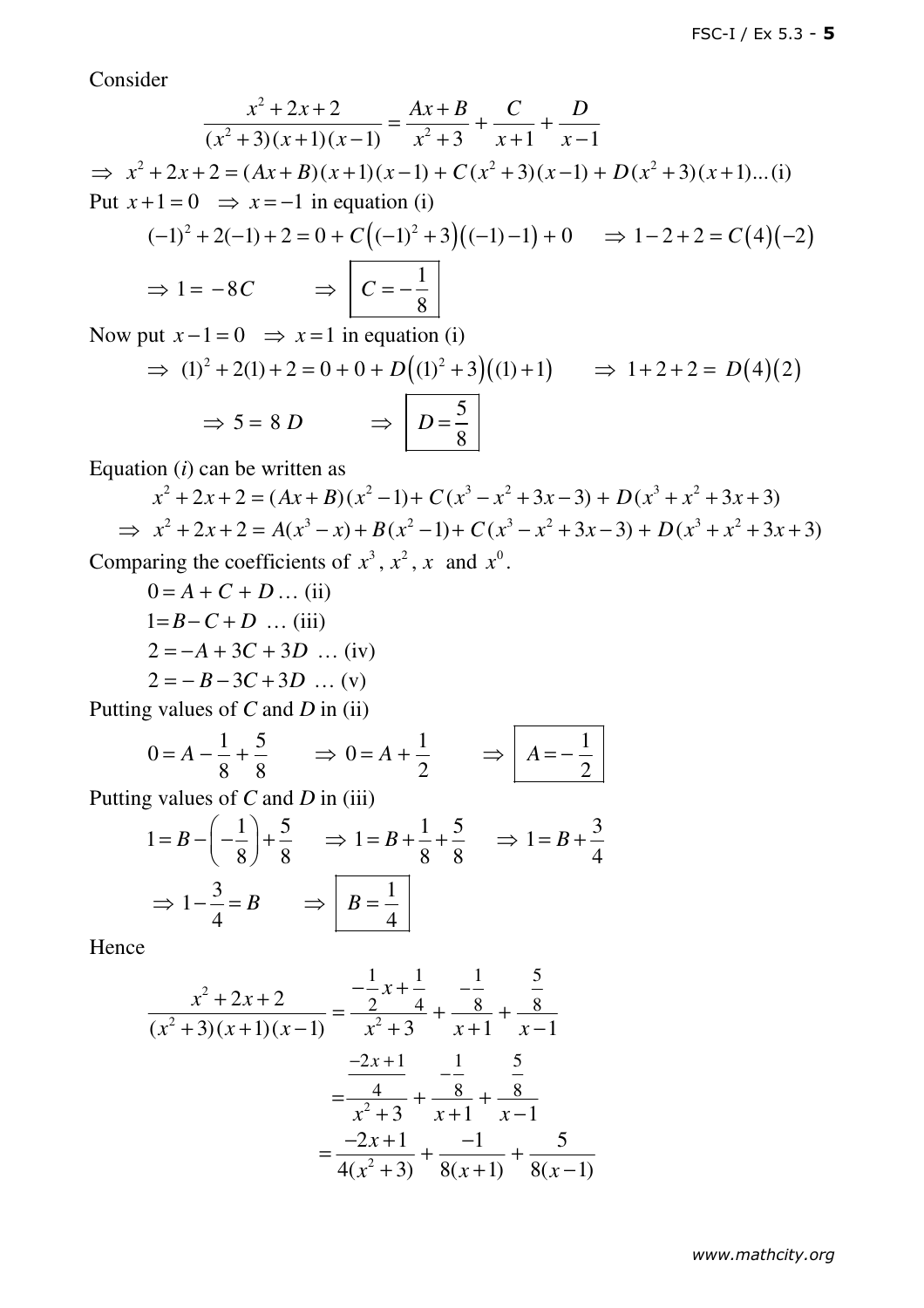$$
= \frac{1-2x}{4(x^2+3)} - \frac{1}{8(x+1)} + \frac{5}{8(x-1)}
$$
 Answer

Question # 8  $\frac{1}{(x-1)^2(x^2+2)}$ Solution  $\frac{1}{(x-1)^2(x^2)}$ 

1

 $(x-1)^2 (x^2 + 2)$ 

Resolving it into partial fraction.

$$
\frac{1}{(x-1)^2(x^2+2)} = \frac{A}{x-1} + \frac{B}{(x-1)^2} + \frac{Cx+D}{x^2+2}
$$
  
\n
$$
\Rightarrow 1 = A(x-1)(x^2+2) + B(x^2+2) + (Cx+D)(x-1)^2...(1)
$$

Put  $x - 1 = 0 \implies x = 1$  in equation (i)

$$
1 = 0 + B((1)^{2} + 2) + 0
$$
  
\n
$$
\Rightarrow 1 = 3B \Rightarrow B = \frac{1}{3}
$$

Now equation (i) can be written as

$$
1 = A(x3 - x2 + 2x - 2) + B(x2 + 2) + (Cx + D)(x2 - 2x + 1)
$$
  
\n
$$
\Rightarrow 1 = A(x3 - x2 + 2x - 2) + B(x2 + 2) + C(x3 - 2x2 + x) + D(x2 - 2x + 1)
$$

Comparing the coefficients of  $x^3$ ,  $x^2$ , x and  $x^0$ .

$$
0 = A + C \dots (ii)
$$
  
\n
$$
0 = -A + B - 2C + D \dots (iii)
$$
  
\n
$$
0 = 2A + C - 2D \dots (iv)
$$
  
\n
$$
1 = -2A + 2B + D \dots (v)
$$
  
\nMultiplying eq. (iii) by 2 and adding in (iv)

$$
0 = -2A + 2B - 4C + 2D
$$
  
\n
$$
0 = 2A + C - 2D
$$
  
\n
$$
0 = 2B - 3C
$$

Putting value of *B* in above

$$
0=2\left(\frac{1}{3}\right)-3C \Rightarrow 0=\frac{2}{3}-3C \Rightarrow 3C=\frac{2}{3} \Rightarrow C=\frac{2}{9}
$$

Putting value of *C* in eq. (ii)

$$
0 = A + \frac{2}{9} \qquad \Rightarrow \qquad A = -\frac{2}{9}
$$

Putting value of *A* and *B* in eq. (v)

$$
1 = -2\left(-\frac{2}{9}\right) + 2\left(\frac{1}{3}\right) + D \Rightarrow 1 = \frac{4}{9} + \frac{2}{3} + D
$$

$$
\Rightarrow 1 - \frac{4}{9} - \frac{2}{3} = D \Rightarrow D = -\frac{1}{9}
$$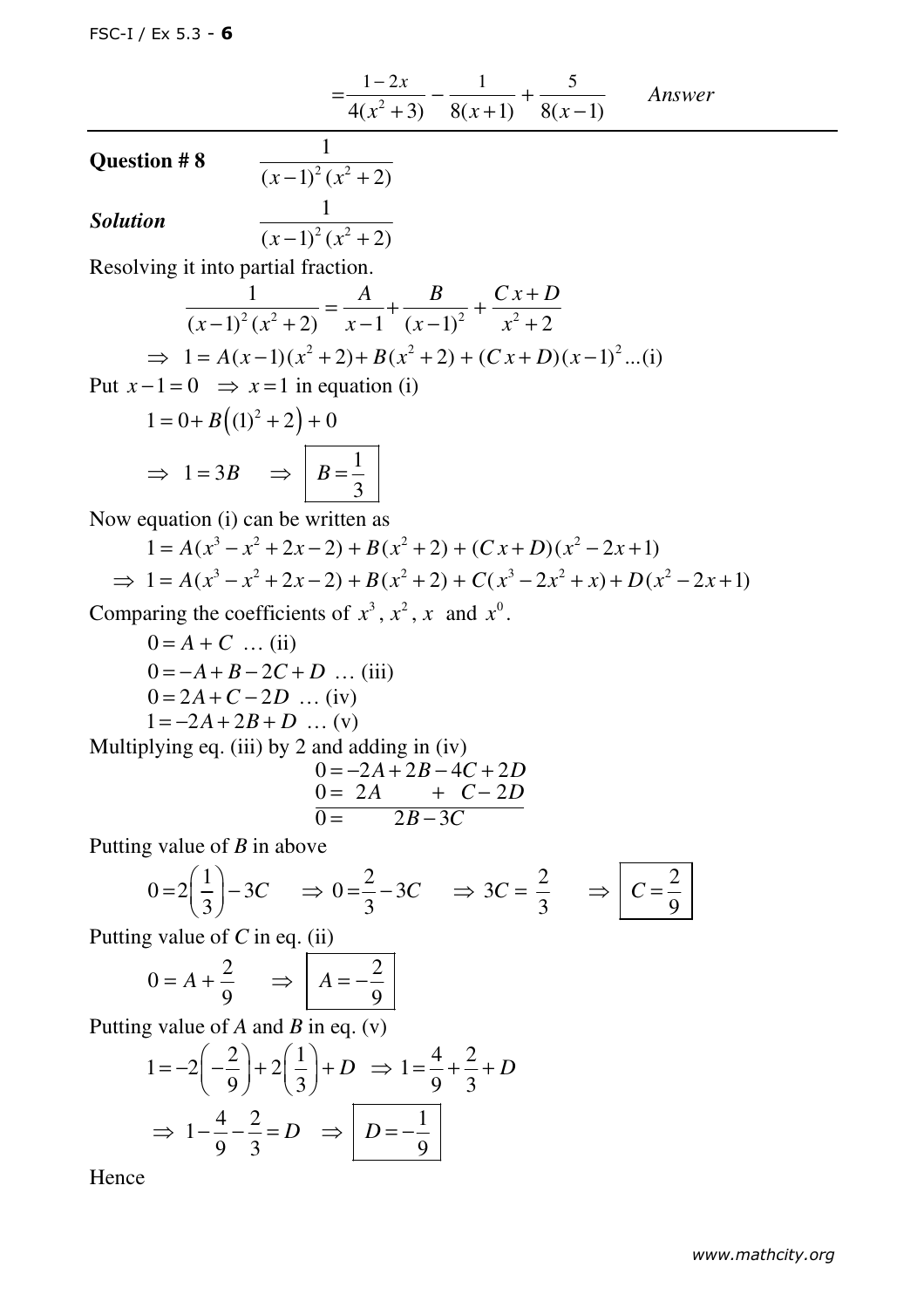$$
\frac{1}{(x-1)^2 (x^2+2)} = \frac{-\frac{2}{9}}{x-1} + \frac{\frac{1}{3}}{(x-1)^2} + \frac{\left(\frac{2}{9}\right)x + \left(-\frac{1}{9}\right)}{x^2+2}
$$

$$
= \frac{-\frac{2}{9}}{x-1} + \frac{\frac{1}{3}}{(x-1)^2} + \frac{\frac{2x-1}{9}}{x^2+2}
$$

$$
= \frac{-2}{9(x-1)} + \frac{1}{3(x-1)^2} + \frac{2x-1}{9(x^2+2)}
$$

## **Question # 9**

*Solution*

$$
\frac{x^4}{1-x^4}
$$
  
= -1 +  $\frac{1}{1-x^4}$  = -1 +  $\frac{1}{(1-x^2)(1+x^2)}$   
= -1 +  $\frac{1}{(1-x)(1+x)(1+x^2)}$ 

4

 $1 - x^4$ *x* − *x*

$$
\cfrac{-1}{1-x^4} - \frac{1}{x^4} - \cfrac{x^4 - 1}{1-x^4} - \cfrac{1}{1-x^4} - \cfrac{1}{1-x^4} - \cfrac{1}{1-x^4} - \cfrac{1}{1-x^4} - \cfrac{1}{1-x^4} - \cfrac{1}{1-x^4} - \cfrac{1}{1-x^4} - \cfrac{1}{1-x^4} - \cfrac{1}{1-x^4} - \cfrac{1}{1-x^4} - \cfrac{1}{1-x^4} - \cfrac{1}{1-x^4} - \cfrac{1}{1-x^4} - \cfrac{1}{1-x^4} - \cfrac{1}{1-x^4} - \cfrac{1}{1-x^4} - \cfrac{1}{1-x^4} - \cfrac{1}{1-x^4} - \cfrac{1}{1-x^4} - \cfrac{1}{1-x^4} - \cfrac{1}{1-x^4} - \cfrac{1}{1-x^4} - \cfrac{1}{1-x^4} - \cfrac{1}{1-x^4} - \cfrac{1}{1-x^4} - \cfrac{1}{1-x^4} - \cfrac{1}{1-x^4} - \cfrac{1}{1-x^4} - \cfrac{1}{1-x^4} - \cfrac{1}{1-x^4} - \cfrac{1}{1-x^4} - \cfrac{1}{1-x^4} - \cfrac{1}{1-x^4} - \cfrac{1}{1-x^4} - \cfrac{1}{1-x^4} - \cfrac{1}{1-x^4} - \cfrac{1}{1-x^4} - \cfrac{1}{1-x^4} - \cfrac{1}{1-x^4} - \cfrac{1}{1-x^4} - \cfrac{1}{1-x^4} - \cfrac{1}{1-x^4} - \cfrac{1}{1-x^4} - \cfrac{1}{1-x^4} - \cfrac{1}{1-x^4} - \cfrac{1}{1-x^4} - \cfrac{1}{1-x^4} - \cfrac{1}{1-x^4} - \cfrac{1}{1-x^4} - \cfrac{1}{1-x^4} - \cfrac{1}{1-x^4} - \cfrac{1}{1-x^4} - \cfrac{1}{1-x^4} - \cfrac{1}{1-x^4} - \cfrac{1}{1-x^4} - \cfrac{1}{1-x^4} - \cfrac{1}{1-x^4} - \cfrac{1}{1-x^4} - \cfrac{1}{1-x^4} - \cfrac{1}{1-x^4} - \c
$$

Now consider

$$
\frac{1}{(1-x)(1+x)(1+x^2)} = \frac{A}{1-x} + \frac{B}{1+x} + \frac{Cx+D}{1+x^2}
$$
  
\nNow find values of A, B, C and D yourself.  
\nYou will get A =  $\frac{1}{4}$ , B =  $\frac{1}{4}$ , C = 0 and D =  $\frac{1}{2}$ 

So

$$
\frac{1}{(1-x)(1+x)(1+x^2)} = \frac{\frac{1}{4}}{1-x} + \frac{\frac{1}{4}}{1+x} + \frac{(0)x+\frac{1}{2}}{1+x^2}
$$

$$
= \frac{1}{4(1-x)} + \frac{1}{4(1+x)} + \frac{1}{2(1+x^2)}
$$

$$
\frac{x^4}{1-x^4} = -1 + \frac{1}{4(1-x)} + \frac{1}{4(1+x)} + \frac{1}{2(1+x^2)}
$$
 Answer

**Question # 10**  2 4 2 2 3 1 *x x x x* − + + + *Solution* 2 4 2 2 3 1 *x x x x* − + + + 2 2 2 2 3 ( 1)( 1) *x x x x x x* − + = + + − + 4 2 4 2 2 2 2 2 2 2 2 2 1 2 1 ( 1) ( 1 )( 1 ) ( 1)( 1) *x x x x x x x x x x x x x x x* + + = + + − = + − = + + + − = + + − + ∵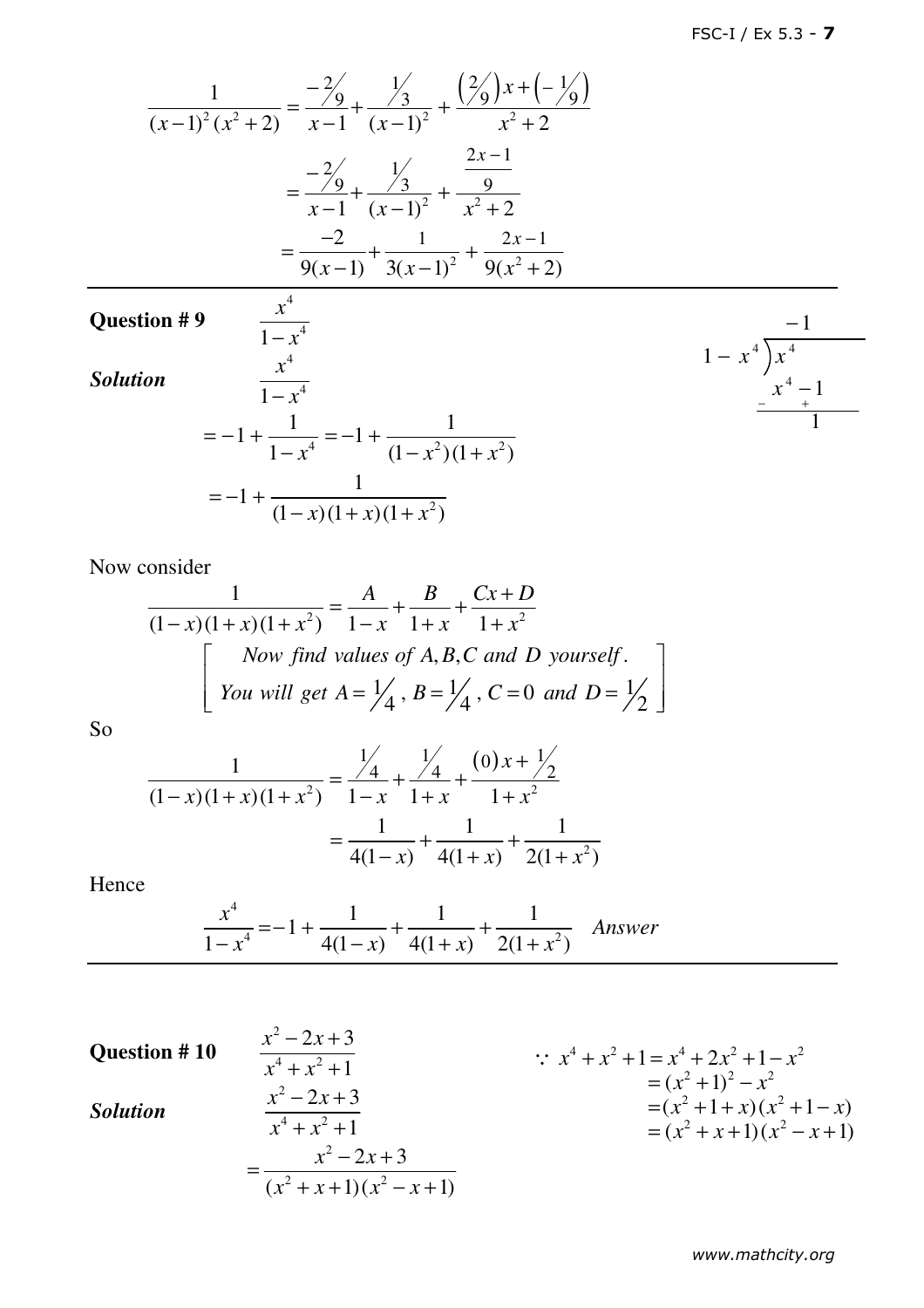Now Consider

$$
\frac{x^2 - 2x + 3}{(x^2 + x + 1)(x^2 - x + 1)} = \frac{Ax + B}{x^2 + x + 1} + \frac{Cx + D}{x^2 - x + 1}
$$
  
\n
$$
\Rightarrow x^2 - 2x + 3 = (Ax + B)(x^2 - x + 1) + (Cx + D)(x^2 + x + 1)...(i)
$$
  
\n
$$
\Rightarrow x^2 - 2x + 3 = A(x^3 - x^2 + x) + B(x^2 - x + 1) + C(x^3 + x^2 + x) + D(x^2 + x + 1)
$$

Comparing the coefficients of  $x^3$ ,  $x^2$ , x and  $x^0$ .

$$
0=A+C \dots (ii)
$$
  
\n
$$
1=-A+B+C+D \dots (iii)
$$
  
\n
$$
-2=A-B+C+D \dots (iv)
$$
  
\n
$$
3=B+D \dots (v)
$$

Subtracting (ii) and (iv)

$$
0= A + C
$$
  
\n
$$
-2= A - B + C + D
$$
  
\n
$$
\frac{1}{2} = B - D
$$
  
\n
$$
\Rightarrow 2 = B - D
$$
 ... (vi)  
\nAdding (v) and (vi)  
\n
$$
3 = B + D
$$
  
\n
$$
2 = B - D
$$
  
\n
$$
\frac{2}{5} = 2B
$$
  
\nPutting value of B in (v)  
\n
$$
\frac{5}{5}
$$

$$
3 = \frac{3}{2} + D
$$
  
\n
$$
\Rightarrow 3 - \frac{5}{2} = D \qquad \Rightarrow \boxed{D = \frac{1}{2}}
$$

Putting value of *B* and *D* in (iii)

$$
1=-A+\frac{5}{2}+C+\frac{1}{2}
$$
  
\n
$$
\Rightarrow 1-\frac{5}{2}-\frac{1}{2}=-A+C
$$
  
\n
$$
\Rightarrow -2=-A+C \dots \text{ (vii)}
$$
  
\nAdding (ii) and (vii)  
\n
$$
0=-A+C
$$
  
\n
$$
-2=-A+C
$$
  
\n
$$
-2=-A+C
$$
  
\n
$$
-2=-A+C
$$
  
\n
$$
-2=-A+C
$$
  
\n
$$
-2=-A+C
$$
  
\n
$$
-2=-A+C
$$
  
\n
$$
-2=-A+C
$$
  
\n
$$
-2=-A+C
$$
  
\n
$$
-2=-A+C
$$
  
\n
$$
-2=-A+C
$$
  
\n
$$
-2=-A+C
$$
  
\n
$$
-2=-A+C
$$
  
\n
$$
-2=-A+C
$$
  
\n
$$
-2=-A+C
$$
  
\n
$$
-2=-A+C
$$
  
\n
$$
-2=-A+C
$$
  
\n
$$
-2=-A+C
$$
  
\n
$$
-2=-A+C
$$
  
\n
$$
-2=-A+C
$$
  
\n
$$
-2=-A+C
$$
  
\n
$$
-2=-A+C
$$
  
\n
$$
-2=-A+C
$$
  
\n
$$
-2=-A+C
$$
  
\n
$$
-2=-A+C
$$
  
\n
$$
-2=-A+C
$$
  
\n
$$
-2=-A+C
$$
  
\n
$$
-2=-A+C
$$
  
\n
$$
-2=-A+C
$$
  
\n
$$
-2=-A+C
$$
  
\n
$$
-2=-A+C
$$
  
\n
$$
-2=-A+C
$$
  
\n
$$
-2=-A+C
$$
  
\n
$$
-2=-A+C
$$
  
\n
$$
-2=-A+C
$$
  
\n
$$
-2=-A+C
$$
  
\n
$$
-2=-A+C
$$
  
\n
$$
-2=-A+C
$$
  
\n
$$
-2=-A+C
$$
  
\n $$